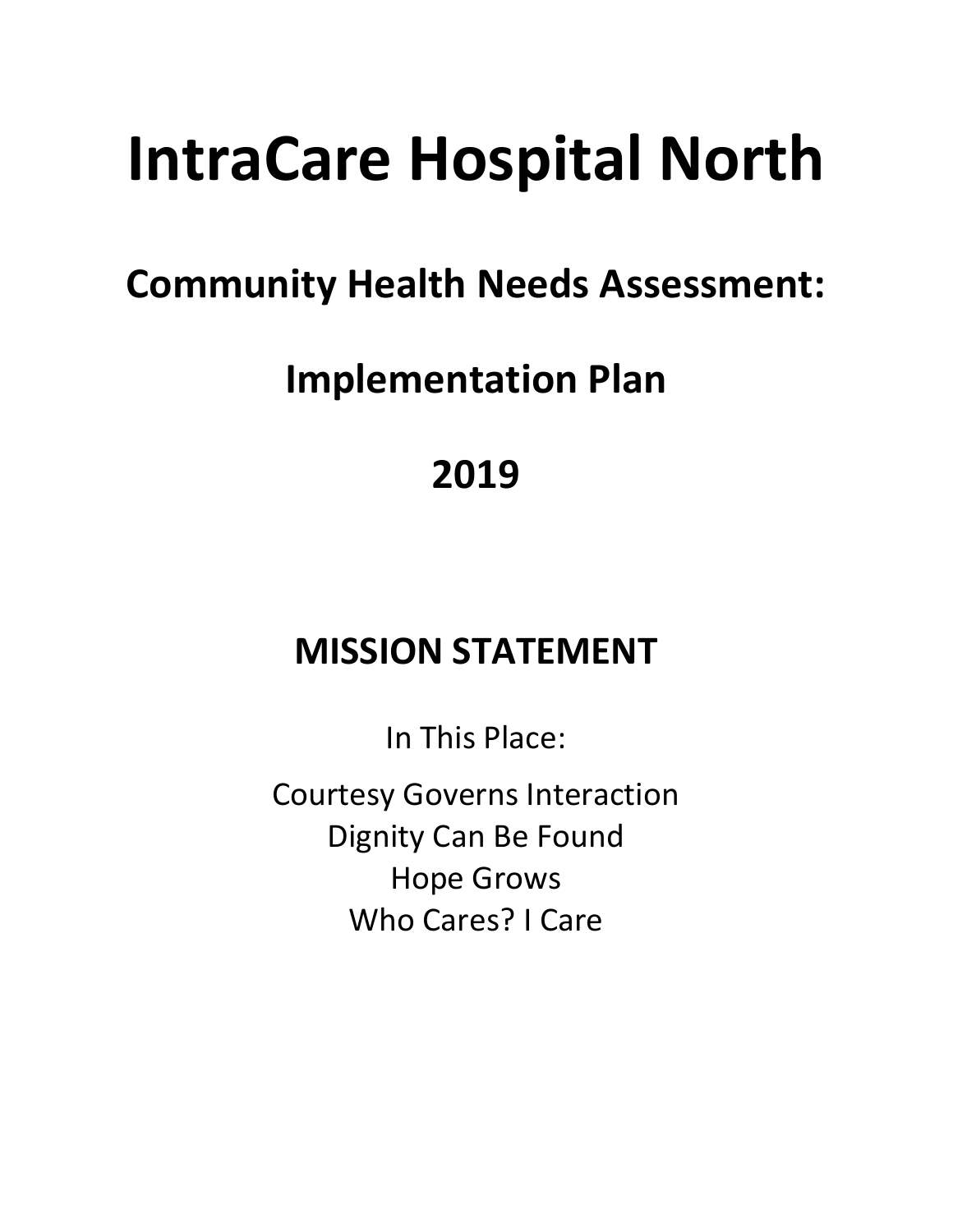#### **Community Health Needs Assessment Implementation Plan**

#### **Introduction**

IntraCare Hospital North (ICH North) conducted its third Community Health Needs Assessment (CHNA) for 2019. Key behavioral health findings and recommendations are included in this report and create a basis for continued collaboration with hospitals and community members regarding the needs that the Board has determined have the highest priority and that the hospital will attempt to address. Community members included IntraCare North Hospital staff, the Board, residents and patients, community agencies, and behavioral health experts in the field. This report explains the process by which IntraCare Hospital North will address community needs of the highest priority.

#### **Implementation Plan Prioritization Process**

The IntraCare Hospital North Board evaluated each concern of the community and used the following criteria to prioritize and determine recommendations:

- Severity of the issue and size of affected population
- Frequency of issue appearance in secondary and primary data analysis
- Community and system resources available
- Ability of ICH North to address issues directly, indirectly, or not able to address currently

Behavioral Health Priorities:

- 1. Access to services (transportation and offering local resources)
- 2. Increased availability of mental health professionals and services
- 3. Funding increases are needed at both state and federal levels
- 4. Diversity Professional Training /Education of Community
- 5. Chemical Dependency Services
- 6. Collaboration/Integration of Services
- 7. Cost of Providers/Reimbursement Rates
- 8. Health Issues, including access to healthcare

#### **Implementation Plan**

ICH North will list objectives describing how all eight priorities will be addressed (directly or indirectly).

For issues not addressed by ICH North at this time, a rationale will be provided below.

#### *Priority One: Access to Services*

**Objective 1:** Transportation (INDIRECT)

**Strategy:** Federal law prohibits hospitals like ICH North from providing transportation in many instances. Because of this ICH North has developed collaborative relationships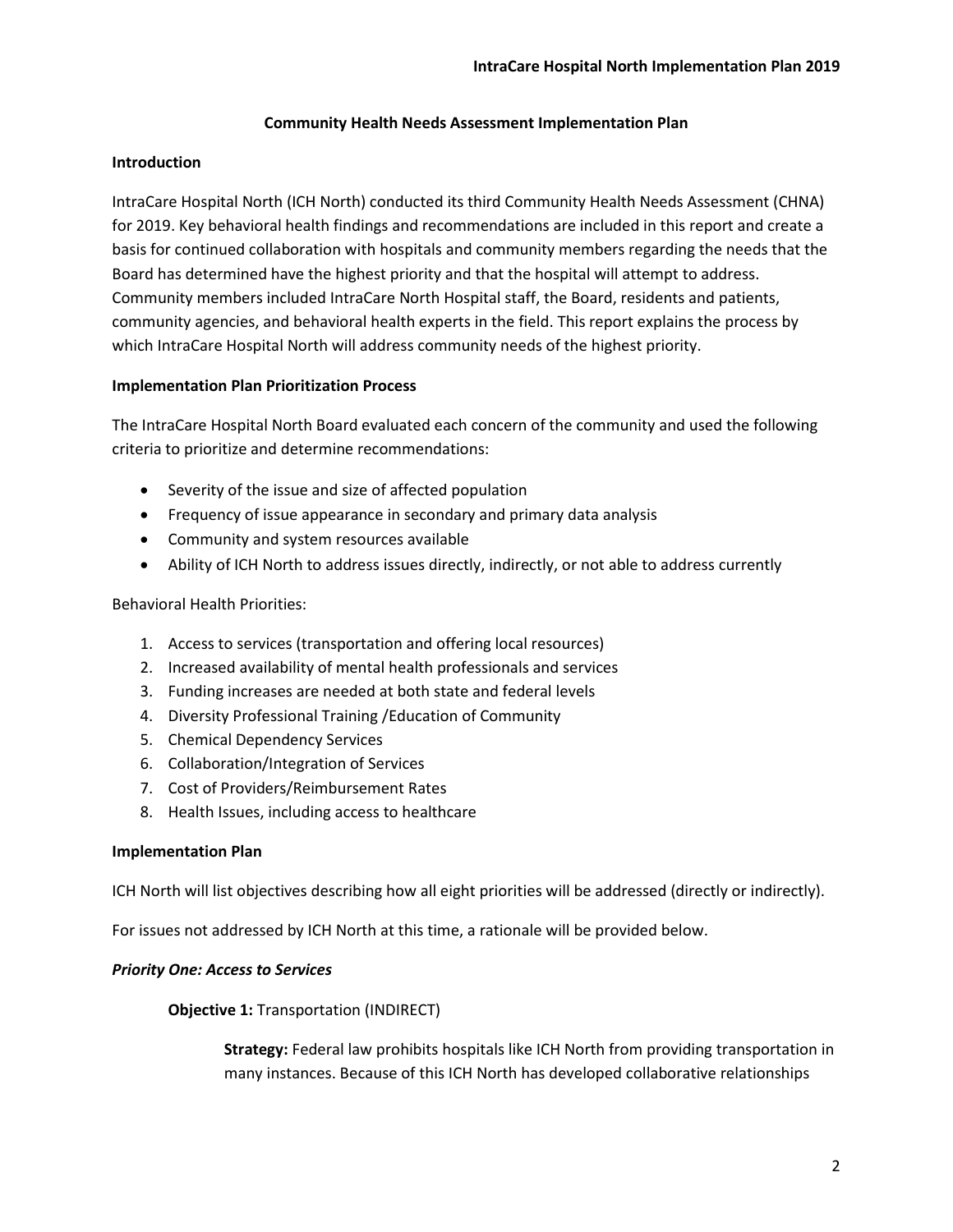with resources in our community that provide transportation services to address as many of the transportation needs of patients as possible.

#### **Objective 2:** Local Inpatient Beds (DIRECT)

**Strategy:** ICH North currently offers 90 local psychiatric inpatient beds for the service area. The Intake Department works to assure a smooth admission and reporting availability of open beds. Because the Houston area has a shortage of beds when compared to the national average, ICH North has created close working relationships with entities and agencies frequently in need of access to beds for patients in crisis.

Through a partnership with a major not-for-profit hospital system in Houston, ICH North provides additional access for the care and treatment of patients who are identified as urgently needing stabilization following an initial evaluation in one of the hospital system's Emergency Departments.

ICH North works closely with the Harris County Neuropsychiatric Center to provide quick and easy access via transfer of patients presenting at the emergency center and determined to require 24-hour hospital placement and care.

In an effort to make access to treatment easier for individuals coming into the Houston metropolitan area from underserved rural areas, ICH North has developed specific processes with rural Local Mental Health Authorities that provide expedited assessment and evaluation services. This allows law enforcement, child protective services workers and others to spend less time waiting for evaluations, getting them back to their home counties and regular duties as quickly as possible.

#### *Priority Two: Increased availability of mental health professionals and services*

#### **Objective 1:** Psychiatrists (INDIRECT)

**Strategy:** ICH North actively seeks to recruit new psychiatrists to develop both outpatient and inpatient practices in the greater Houston area.

**Objective 2:** Psychotherapists (DIRECT)

**Strategy 1:** ICH North provides outpatient programs and therapy services via psychotherapists in an outpatient setting away from the hospital location.

**Strategy 2:** Utilizing our Continuing Education Units (CEU) program, ICH North collaborates with local psychotherapists to provide CEU workshops on various topics. These workshops aid in the professional development of the therapists in our area and provide needed networking opportunities so that these professionals can both develop expanded skills and find others with special knowledge to whom they can refer special needs patients or consult with when difficult cases present in their practices.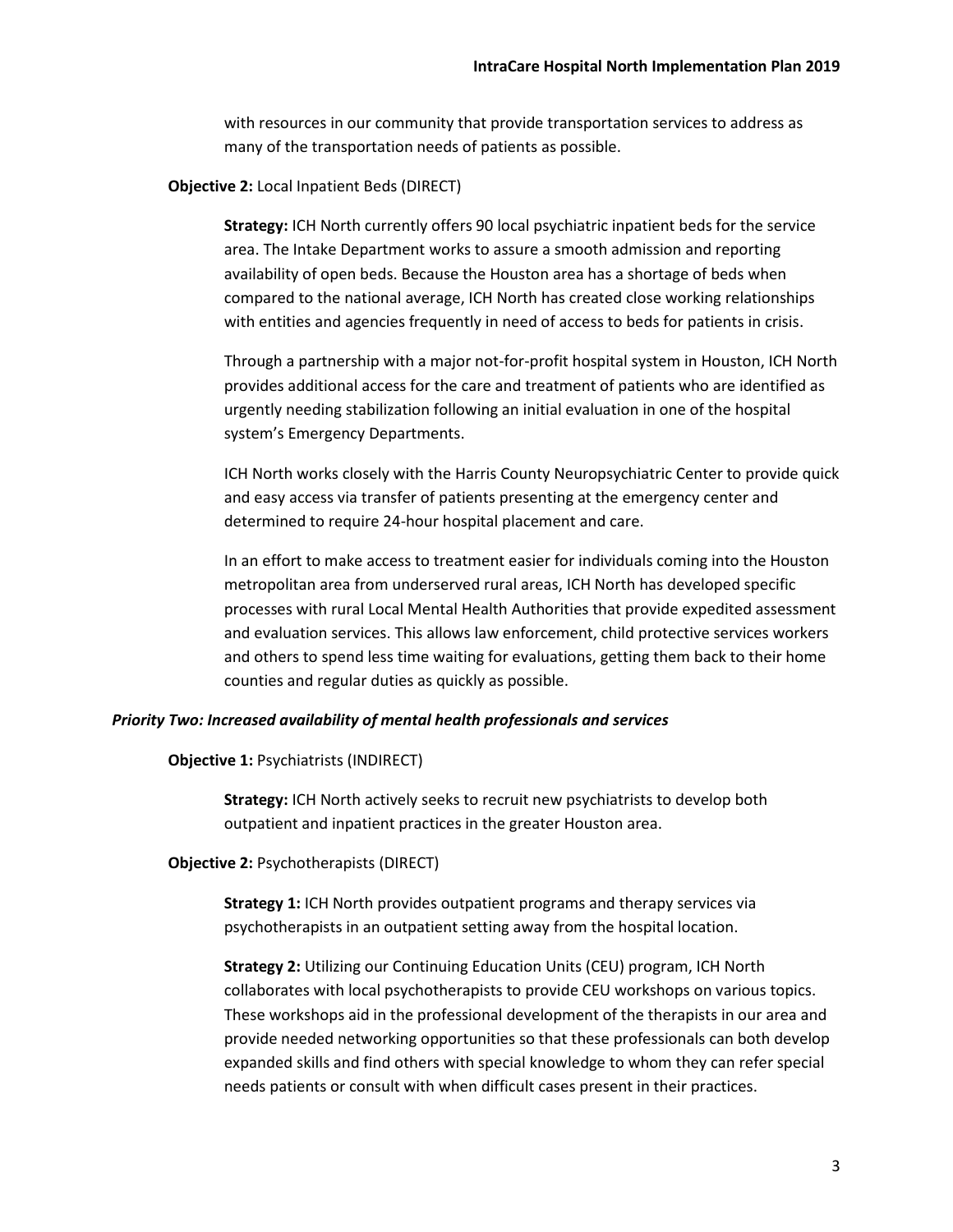#### *Priority Three: Funding increases are needed at both state and federal levels*

**Objective:** State and Federal Funding (INDIRECT)

**Strategy:** Continued participation as a member of the Network of Behavioral Health Providers to keep abreast of current issues related to funding, including advocating for additional funding when appropriate.

#### *Priority Four: Diversity Professional Training/Education of Community*

**Objective 1:** Training (DIRECT)

**Strategy 1:** Continue to provide CEU workshops for professionals and speakers to various community partners as part of our ongoing community education and outreach efforts. Examples include several area school districts, several Local Mental Health Authorities and juvenile probation departments.

#### **Objective 2:** Education of Community (DIRECT)

**Strategy:** ICH North participates in community events such as health fairs and training workshops and provides speakers to community groups as requested. ICH North has provided, and will continue to provide, speakers or workshops for local school districts and churches, United Way agencies and Local Mental Health Authorities in the nine county service area.

#### *Priority Five: Chemical Dependency Services*

**Objective 1:** Inpatient Services (DIRECT)

**Strategy:** Continue offering inpatient chemical dependency treatment and detoxification services at the hospital.

ICH North has developed and will continue to nurture relationships with chemical dependency providers who specialize in individuals who do not have a dual diagnosis. ICH North routinely works with patients and providers to help these patients find an appropriate program that will meet their specific needs.

#### **Objective 2:** Outpatient Services (DIRECT)

**Strategy:** Continue offering outpatient chemical dependency groups at the ICH North PHP/IOP for patients with a dual diagnosis.

#### *Priority Six: Collaboration/Integration of Services*

**Objective 1:** Psychiatrists (DIRECT)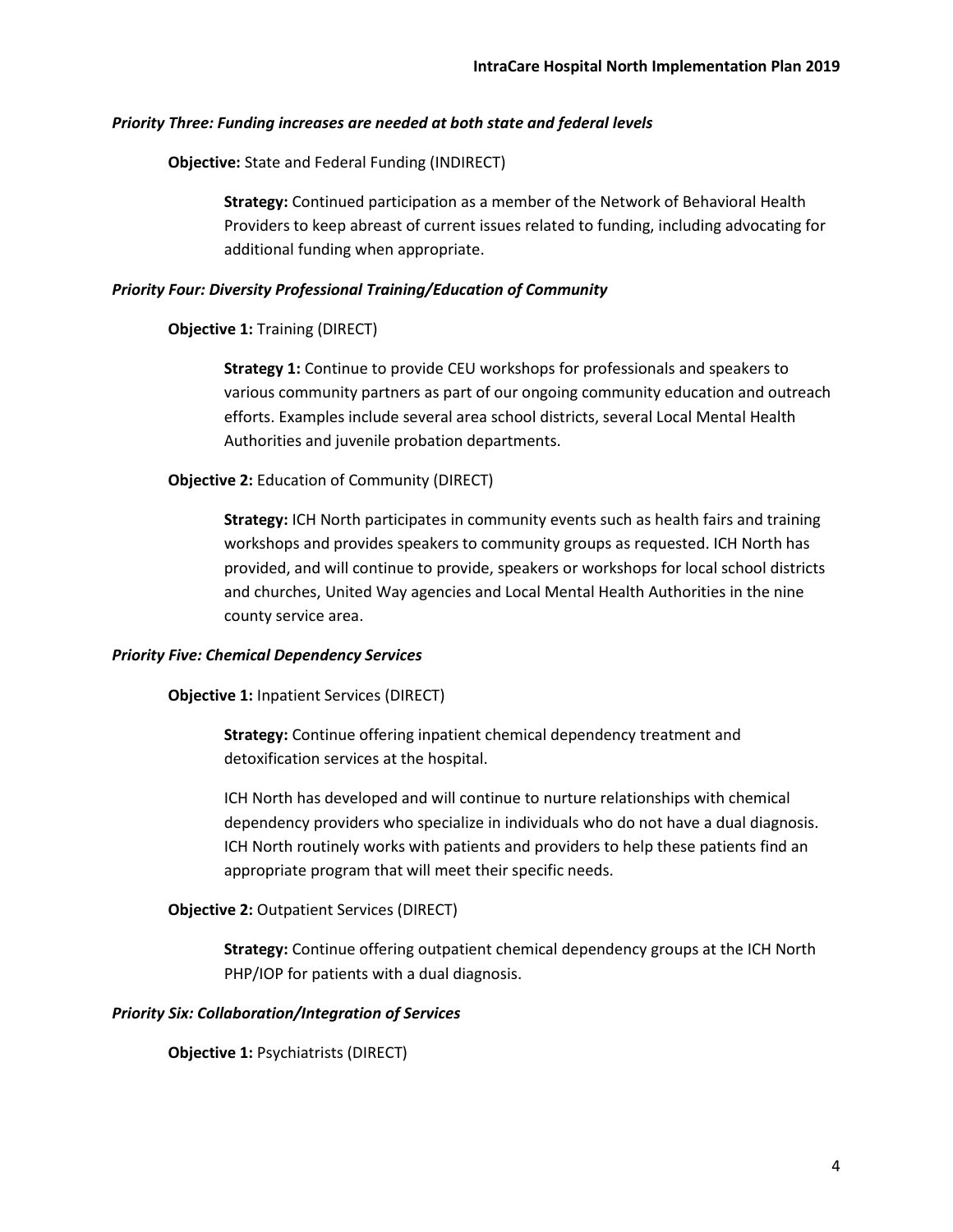**Strategy:** Continue offering psychiatric evaluation and treatment by specialized, affiliated psychiatrists with expertise in the treatment of children, adolescents, adults and chemical dependency.

Refer patients who have completed the stabilization process at the hospital to psychiatrists who accept their insurance and who are close to their homes. ICH North has developed and maintains a close working relationship with psychiatric practices all over the greater Houston area so that we can obtain an appointment for discharging patients within seven days of discharge from the hospital.

#### **Objective 2:** Medical Assessment and Treatment (DIRECT)

**Strategy:** Patients who require medical assessment and treatment while in one of the ICH North programs are assessed and treated by specialized associated physicians with expertise in children, adolescents, adults and chemical dependency. ICH North contracts with physicians to assure that a physician is available to patients every day.

When a patient's needs are greater than can be handled by the onsite physician, referrals are made for outside evaluation to local hospitals and/or physicians. Patients with medical issues who will need ongoing care or follow-up after discharge are referred to physicians close to their homes.

#### *Priority Seven: Cost of Providers/Reimbursement Rates*

**Objective:** Cost of Providers (DIRECT)

**Strategy:** Continue serving patients with managed care, Medicaid and Medicare.

**Objective:** Reimbursement Rates (INDIRECT)

**Strategy:** Continued participation as a member of the Network of Behavioral Health Providers to keep abreast of current issues relating to funding, including advocating for additional funding when appropriate.

#### *Priority Eight: Health Issues*

**Objective 1:** Medical Assessments and Treatment (DIRECT and INDIRECT)

**Strategy 1:** Through our partnership with a local physicians' group, we provide ongoing medical treatment within the hospital and the Partial Hospitalization Program. Medical issues identified while participating in treatment in an ICH North program may lead to a referral for follow-up with a local physician after discharge. Patients' discharge plans that identify medical needs are forwarded to the new physician at the time of discharge.

**Strategy 2:** Continue to refer patients to medical hospitals for assessment, stabilization and treatment for medical conditions that cannot be addressed at ICH North.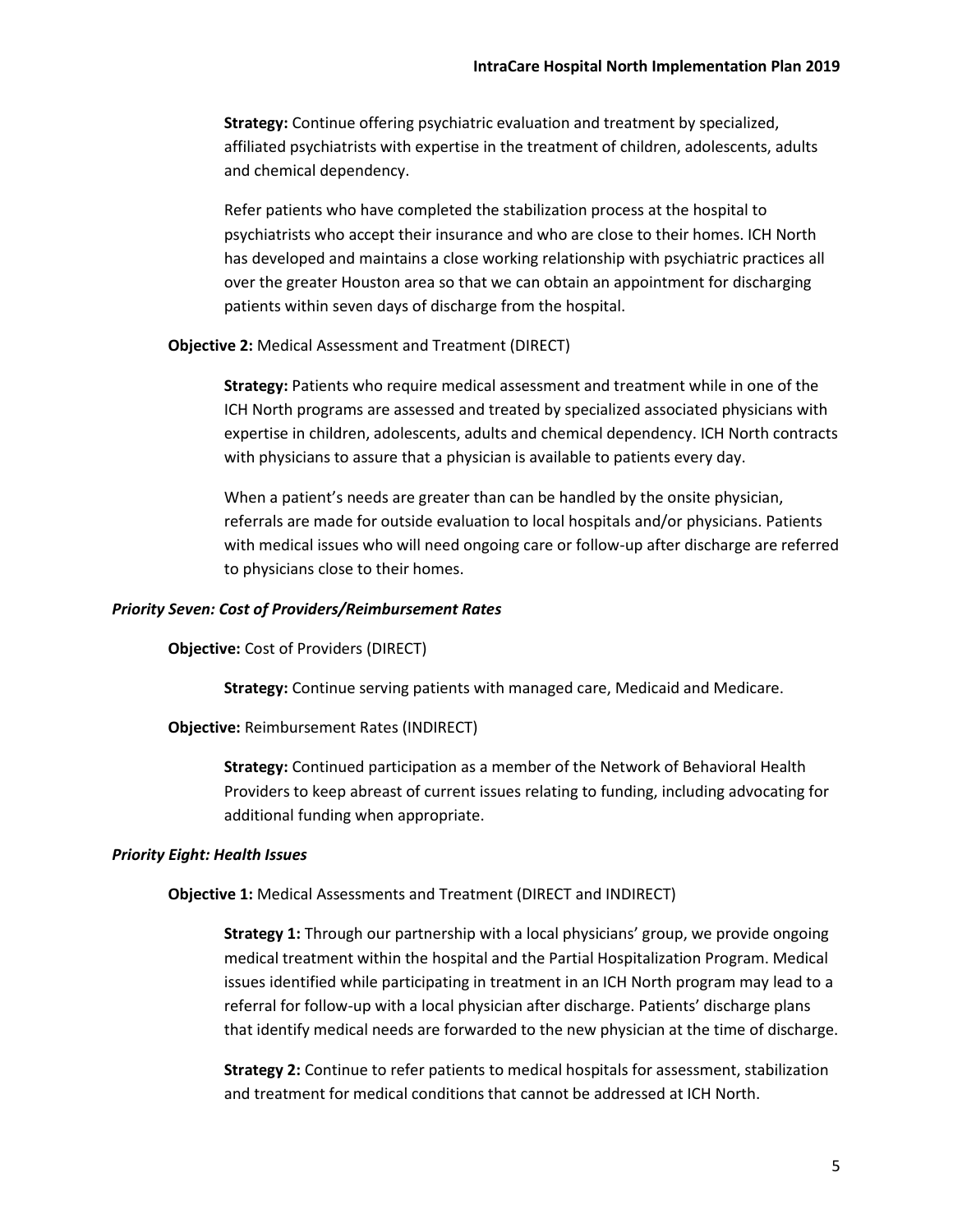Transfer agreements are in place with local medical hospitals to facilitate easy transfers and access to needed medical care for patients with urgent medical needs.

#### **Objective 2:** Healthy Behaviors (DIRECT)

**Strategy:** Continue offering education groups to patients about healthy behaviors, e.g., how to better manage anger, sadness and/or anxiety.

Through our CEU program, ICH North offers workshops and speakers to a wide variety of community partners on topics ranging from understanding psychotropic medications, ethics and best practices, current drug trends, major psychiatric diagnoses, safe sex and education on communicable diseases. Group participants have included parents at local schools, foster parents and workers at residential treatment centers, juvenile probation officers, therapists and school nurses.